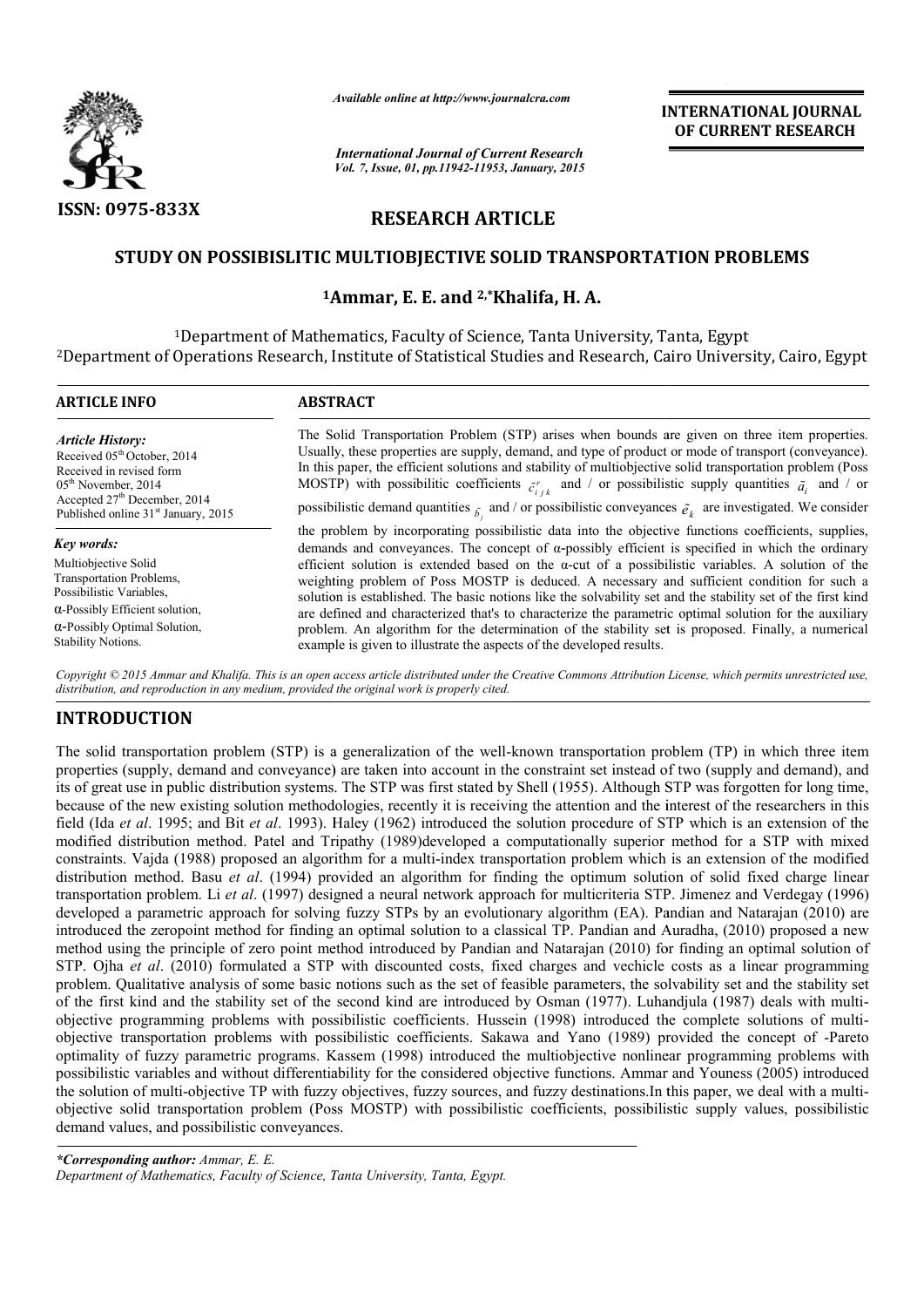Ammar and Khalifa (2014) studied the multiobjective solid transportation problem with fuzzy numbers.

The concept of  $\alpha$ -possibly efficient and  $\alpha$ -parametric efficient solution are introduced. The relation between the above two concept of solutions is established. A parametric analysis is introduced to characterize the set of all  $\alpha$ -parametric efficient solutions. An algorithm to determine the stability set of the first kind corresponding to one parametric efficient solution of Poss MOSTP is presented. A numerical example is given to illustrate and clarify the obtained results.

#### **Preliminaries**

In this section, we recall some definitions and lemma needed through the paper (Zadeh, (1970)).

**Definition 1.**A possibilistic variable *y* on  $T \subseteq R^n$  is a variable characterized by a possibility distribution on  $\pi_v(t)$ .

This means that, if *y* is a variable taking values in *T*, then a possibility distribution  $\pi$ <sub>*y*</sub> associated with *y* may be viewed as a fuzzy constraint on the values that may be assigned to *y*. such a distribution is characterized by a possibility distribution function  $\pi_v : T \to [0, 1]$  which associated with each  $t \in T$  the degree of compatibility of the variable *y* with the realization  $t \in T$ .

If *T* is a Cartesian product of  $T_1, T_2, ..., T_n$ , then  $\pi_v(t_1, t_2, ..., t_n)$  is an *n*-array possibility distribution, i.e.,  $\pi_{y}$   $(t) = (\pi_{y_{1}}(t_{1}), \pi_{y_{2}}(t_{2}), ..., \pi_{y_{n}}(t_{n}))$ .

**Definition 2.** The  $\alpha$  -cut of a possibilistic variable *y* is  $y_{\alpha} = \{t \in T : \pi_{\alpha}(t) \ge \alpha\}$ .

**Definition 3.**A possibility distribution  $\pi$ <sub>v</sub> on *T* is said to be convex if

$$
\pi_{\mathbf{y}}(\lambda t^{1} + (1 - \lambda)t^{2}) \ge \min(\pi_{\mathbf{y}}(t^{1}), \pi_{\mathbf{y}}(t^{2})), \qquad \forall \ t^{1}, t^{2} \in T, \ \lambda \in [0, 1].
$$

It is appropriate to define the support of a possibilistic variable *y* in the case of  $T \subseteq R^n$ .

**Definition 4.** The support of a possibilistic variable *y* is

$$
\sup(y) = \left\{ t \in T : \sup_{u \in N_{\varepsilon}(t)} (\pi_{y}(u)) > 0 \text{ for all } \varepsilon > 0 \right\},\
$$

where,  $N_c(t) = \{u \in T : ||u - t|| < \varepsilon\}$ .

**Lemma 1.** Sup( $y$ ) is a closed set in *T*.

**Proof.** See, Hussein (1998).

#### **Problem formulation**

Consider the general possibilistic multiobjective solid transportation problem with possibilistic coefficients in the objective functions, possibilistic supplies, possibilistic demands, and possibilistic conveyances (Poss MOSTP)

(Poss MOSTP) min 
$$
Z_r(x, \tilde{c}^r) = \sum_{i=1}^{m} \sum_{j=1}^{n} \sum_{k=1}^{\ell} \tilde{c}_{ijk}^r x_{ijk}; r = 1, ..., q
$$

subject to

$$
x \in G\left(\tilde{a}, \tilde{b}, \tilde{e}\right) = \left\{ x \in R^{m \times n \times \ell} : \sum_{j=1}^{n} \sum_{k=1}^{\ell} x_{i j k} = \tilde{a}_i ; i = 1, ..., m ; \right\}
$$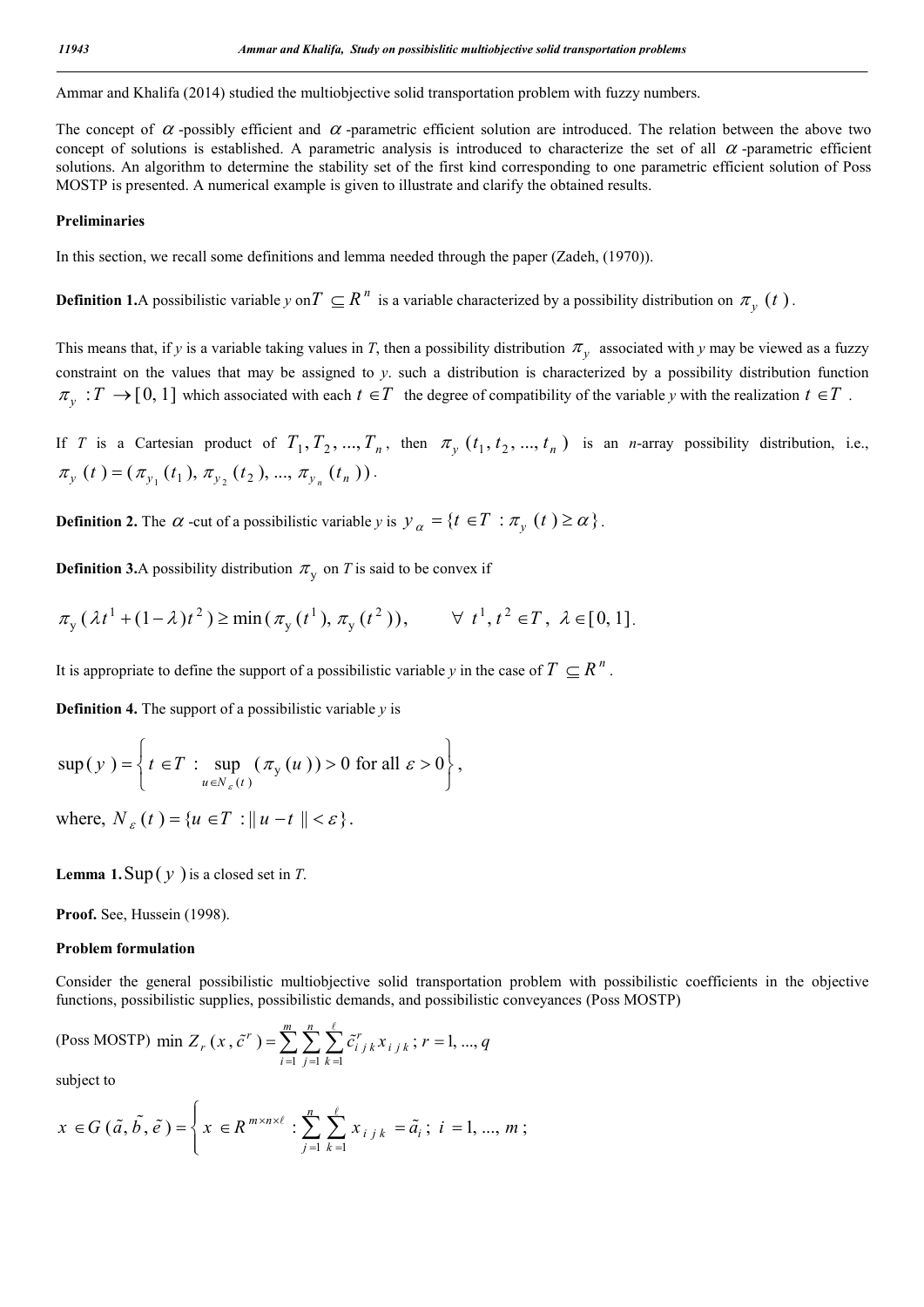$$
\sum_{i=1}^{m} \sum_{k=1}^{\ell} x_{i j k} = \tilde{b}_{j}, j = 1, ..., n; \sum_{i=1}^{m} \sum_{j=1}^{n} x_{i j k} = \tilde{e}_{k},
$$
  
\n
$$
k = 1, ..., \ell; \sum_{i=1}^{m} \tilde{a}_{i} = \sum_{j=1}^{n} \tilde{b}_{j} = \sum_{k=1}^{\ell} \tilde{e}_{k}, \text{ and}
$$
  
\n
$$
x_{i j k} \ge 0, i = 1, ..., m; j = 1, ..., n;
$$
  
\n
$$
k = 1, ..., \ell,
$$

where,  $\tilde{c}_{i j k}^r$  ( $r = 1, ..., q$ ),  $\tilde{a}_i$ ,  $i = 1, ..., m$ ;  $\tilde{b}_j$ ,  $j = 1, ..., n$ ;  $\tilde{e}_k$ ,  $k = 1, ..., \ell$  are possibilistic variables on R characterized by possibility distributions  $\pi_{\tilde{c}_{i+k}}$ ,  $\pi_{\tilde{a}_i}$ ,  $\pi_{\tilde{b}_i}$  and  $\pi_{\tilde{e}_k}$ , respectively. For all outcomes it is assumed that all possibility distributions involved in Poss MOSTP are convex ones with compact (i.e., bounded and closed) supports and  $y_0 = \sup(y)$  (see, Definitions 2-4).

#### **Efficiency aspects**

**Definition** 5. ( $\alpha$ -possibly feasible actions):Let  $\beta_1 = (\beta_{11}, \beta_{12}, ..., \beta_{1m})$ ,  $B_{1i} \in [0, 1]$ ,  $i = 1, 2, ..., m$ ;  $\beta_2 = (\beta_{21}, \beta_{22}, ..., \beta_{2n})$ ,  $\beta_{2j} \in [0, 1]$ ,  $j = 1, 2, ..., n$ ; and  $\beta_3 = (\beta_{31}, \beta_{32}, ..., \beta_{3\ell})$ ,  $\beta_{3k} \in [0, 1]$ ,  $k = 1, 2, ..., \ell$ . Then  $x \in G(\tilde{a}, \tilde{b}, \tilde{e}) = \{x \in R^{m \times n \times \ell} : x_{i,j,k} \ge 0, i = 1, 2, ..., m; j = 1, 2, ..., n; k = 1, 2, ..., \ell\}$  is said to be  $\alpha$ . possibly feasibly actions for problem (Poss MOSTP) if:

$$
\begin{aligned} &\text{Poss}\left(\sum_{i=1}^{m}\sum_{k=1}^{\ell}x_{i j k}=\tilde{b}_{j}\right)=\sup\left(\pi_{\tilde{b}_{j}}\left(b_{j}\right)\right)\geq\beta_{2 j},\sum_{i=1}^{m}\sum_{k=1}^{\ell}x_{i j k}=b_{j},\\ &\text{and}\\ &\text{Poss}\left(\sum_{i=1}^{m}\sum_{j=1}^{n}x_{i j k}=\tilde{e}_{k}\right)=\sup\left(\pi_{\tilde{e}_{k}}\left(e_{k}\right)\right)\geq\beta_{3 k},\sum_{i=1}^{m}\sum_{j=1}^{n}x_{i j k}=e_{k},\\ &\text{$k=1, 2, ..., \ell$,}\end{aligned}
$$

where Poss denotes possibility.

**Definition 6. (** $\alpha$ **-possibly efficient):** A point  $x^*(\tilde{c}) \in G(\tilde{a}, \tilde{b}, \tilde{e})$  is said to be  $\alpha$ -possibly efficient to Poss MOSTP if there is no  $x(\tilde{c}) \in G(\tilde{a}, \tilde{b}, \tilde{e})$  such that:

$$
Poss(z_1(x, \tilde{c}^1) \le z_1(x^*, \tilde{c}^1), ..., z_{r-1}(x, \tilde{c}^{r-1}) \le z_{r-1}(x^*, \tilde{c}^{r-1}),
$$
  
\n
$$
z_r(x, \tilde{c}^r) < z_r(x^*, \tilde{c}^r), z_{r+1}(x, \tilde{c}^{r+1}) \le z_{r+1}(x^*, \tilde{c}^{r+1}), ...,
$$
  
\n
$$
z_q(x, \tilde{c}^q) \le z_q(x^*, \tilde{c}^q)) \ge \alpha,
$$
\n(1)

On account of the extension principle,

$$
Poss(z_1(x, \tilde{c}^1) \leq z_1(x^*, \tilde{c}^1), ..., z_{r-1}(x, \tilde{c}^{r-1}) \leq z_{r-1}(x^*, \tilde{c}^{r-1}),
$$
  
\n
$$
z_r(x, \tilde{c}^r) < z_r(x^*, \tilde{c}^r), z_{r+1}(x, \tilde{c}^{r+1}) \leq z_{r+1}(x^*, \tilde{c}^{r+1}), ..., z_q(x, \tilde{c}^q)
$$
  
\n
$$
\leq z_q(x^*, \tilde{c}^q)) = \sup_{(c^1, c^2, ..., c^q) \in C} \min(\pi_{\tilde{c}^1}(c^1), \pi_{\tilde{c}^2}(c^2), ..., \pi_{\tilde{c}^{r-1}}(c^{r-1}),
$$
  
\n
$$
\pi_{\tilde{c}^r}(c^r), \pi_{\tilde{c}^{r+1}}(c^{r+1}), ..., \pi_{\tilde{c}^q}(c^q)),
$$
\n(2)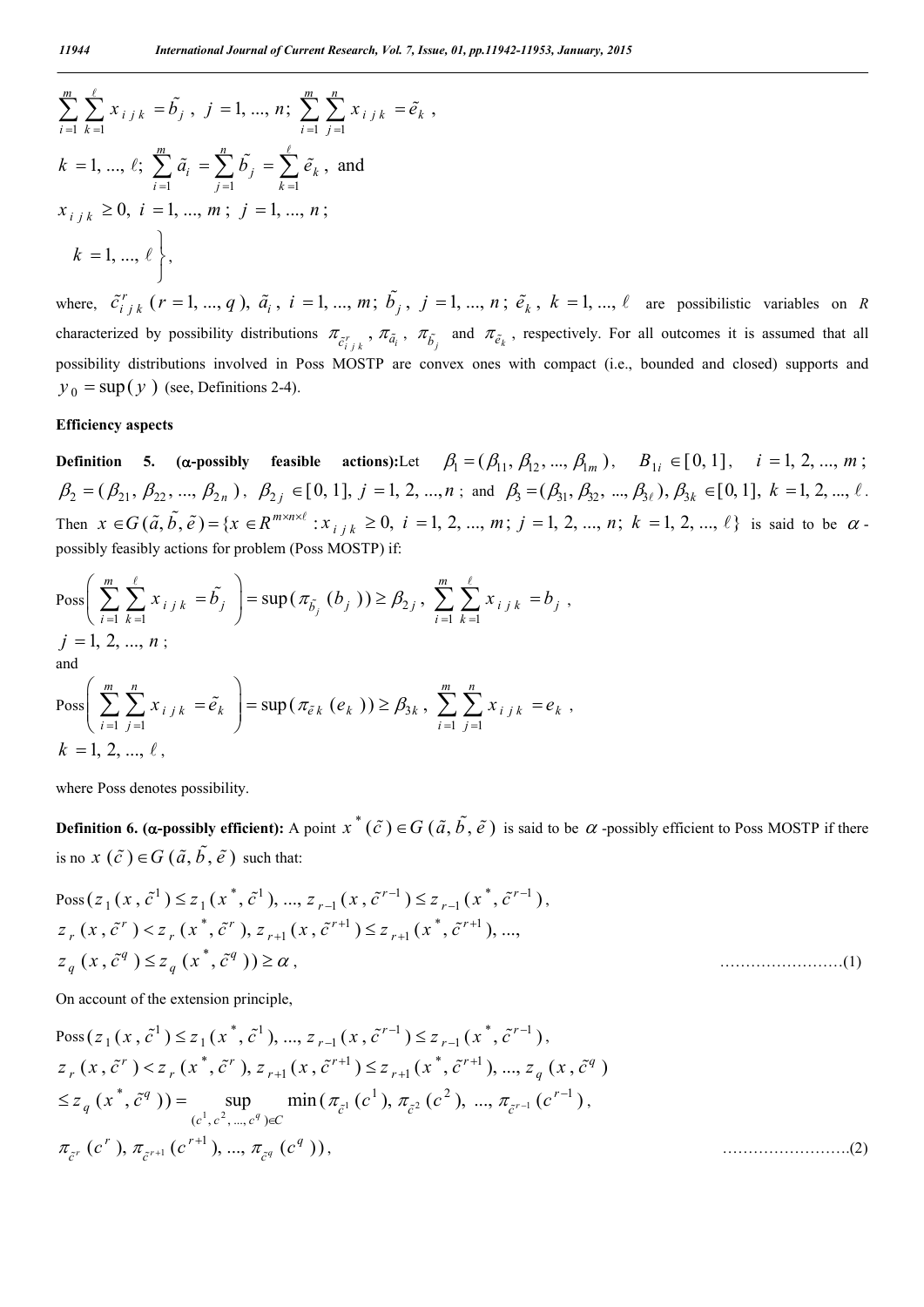where,

$$
C = \{ (c^1, c^2, ..., c^q) \in R^{q(m \times n \times \ell)} : z_1(x, c^1) \leq z_1(x^*, c^1), ..., z_{r-1}(x, c^{r-1})
$$
  
\n
$$
\leq z_{r-1}(x^*, c^{r-1}), z_r(x, c^r) < z_r(x^*, c^r), z_{r+1}(x, c^{r+1}) \leq z_{r+1}(x^*, c^{r+1}),
$$
  
\n
$$
..., z_q(x, c^q) \leq z_q(x^*, c^q) \}
$$
\n
$$
(3)
$$

For characterizing the  $\alpha$ -possibly efficient solution for Poss MOSTP, let us consider the following  $\alpha$ -parametric multi objective solid transportation problem ( $\alpha$ -PMOSTP)

$$
(\alpha \text{-PMOSTP}) \min z_r(x, c^r) = \sum_{i=1}^m \sum_{j=1}^n \sum_{k=1}^{\ell} c_{ijk}^r x_{ijk}, r = 1, ..., q
$$
 (4)

subject to

$$
x \in G(a, e), c_{i j k}^{r} \in (\tilde{c}_{i j k}^{r})_{\alpha}, i = 1, ..., m; j = 1, ..., n; k = 1, ..., \ell;
$$
  
\n
$$
r = 1, ..., q; a_{i} \in (\tilde{a}_{i})_{\alpha}, i = 1, ..., m; b_{j} \in (\tilde{b}_{j})_{\alpha}, j = 1, ..., n;
$$
  
\n
$$
e_{k} \in (\tilde{e}_{k})_{\alpha}, k = 1, ..., \ell, \sum_{i=1}^{m} (a_{i})_{\alpha} = \sum_{j=1}^{n} (\tilde{b}_{j})_{\alpha} = \sum_{k=1}^{\ell} (\tilde{b}_{j})_{\alpha}
$$
  
\n
$$
= \sum_{k=1}^{\ell} (\tilde{e}_{k})_{\alpha}, \text{ and}
$$
  
\n
$$
x_{i j k} \ge 0, i = 1, ..., m; j = 1, ..., n; k = 1, ..., \ell,
$$
  
\n(5)

where  $(\tilde{c}_{i j k}^r)_{\alpha}$ ,  $(\tilde{a}_{i j_{\alpha}}^r, (\tilde{b}_{j j_{\alpha}}^r)_{\alpha}$  and  $(\tilde{e}_{k j_{\alpha}}^r)_{\alpha}$  denote the  $\alpha$ -cut of the possibilistic variables  $\tilde{c}_{i j k}^r$ ,  $\tilde{a}_{i j}$ ,  $\tilde{b}_{j}$  and  $\tilde{e}_{k}$ , respectively. By the convexity assumption,  $\pi_{\tilde{c}_{i j k}}(c_{i j k}^r)$ ,  $r = 1, 2, ..., q$ ;  $i = 1, ..., m$ ;  $j = 1, ..., n$ ;  $k = 1, ..., \ell$ ;  $\pi_{\tilde{a}_i}(a_i)$ ,  $i = 1, ..., m$ ;  $\pi_{\tilde{b}_j}(b_j)$ ,  $j = 1, ..., n$ ;  $\pi_{\tilde{e}_k}(e_k)$ ,  $k = 1, ..., \ell$  are real intervals that will be denoted as  $[c^{r-}_{i\,j\,k}\,(\alpha),c^{r+}_{i\,j\,k}\,(\alpha)],\,[a^{r-}_i(\alpha),a^{r+}_i(\alpha)],\,[b^{r-}_j(\alpha),b^{r+}_j(\alpha)],\,[e^{r-}_k(\alpha),e^{r+}_k(\alpha)]\,.$ 

**Definition 7.**A point  $x^*(c) \in G(a, b, e)$  is said to be  $\alpha$  -parametric efficient solution for  $\alpha$  -PMOSTP found only if there  $x \in G(a, b, e)$  and  $c_{ijk}^r \in (c_{ijk}^r)_\alpha$  such that  $z_r(x, c^r) \leq z_r(x^*, c^r)$  for all  $r = 1, ..., q$  and strict inequality holds for at least one *r*.

**Theorem 1.** A point  $x^*(c) \in G(a, b, e)$  is an  $\alpha$ -possibly efficient solution for Poss MOSTP if and only if  $x^*(c) \in G$  (*a*, *b*, *e*) is an  $\alpha$ -parametric efficient solution for  $\alpha$ -PMOSTP.

**Proof:** (Necessity). Let  $x^*(c) \in G(a, b, e)$  be an  $\alpha$ -possibly efficient solution for Poss MOSTP and  $x^*(c) \in G(a, b, e)$  be not an  $\alpha$ -parametric efficient solution for  $\alpha$ -PMOSTP. Then there are  $x^1(c) \in G$   $(a, b, e)$ ,  $t^r \in (\tilde{c}_{i j k}^r)_{\alpha}$ ,  $r = 1, ..., q$ ;  $i = 1, ..., m$ ;  $j = 1, 1, ..., n$ ;  $k = 1, ..., \ell$  such that  $z_{s}$   $(x^{1}, t^{s}) \leq z_{s}$   $(x^{*}, t^{s})$ , for all  $s \in \{1, ..., q\}$  and  $r \in \{1, ..., q\}$ ,

such that

 $z_r(x^1, t^r) < z_r(x^*, t^r).$ 

As  $t^r \in [\tilde{c}_{i j k}^r]_a$ ,  $r = 1, ..., q$ , we have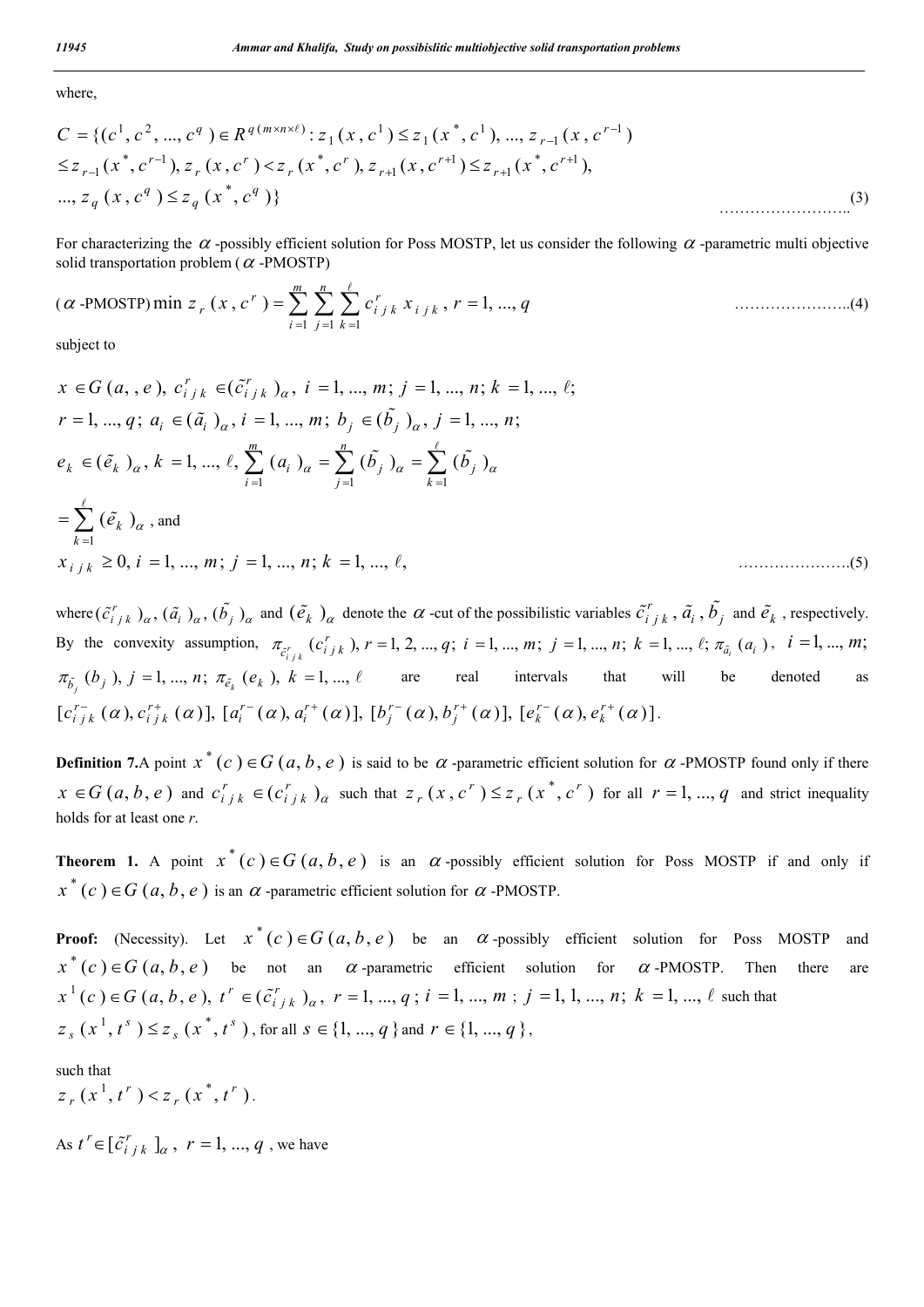$$
\begin{aligned} &\text{Poss } (z_1(x^1, \tilde{c}^1) \le z_1(x^*, \tilde{c}^1), \dots, z_{r-1}(x^1, \tilde{c}^{r-1}) \le z_{r-1}(x^*, \tilde{c}^{r-1}), \\ &z_r(x^1, \tilde{c}^r) < z_r(x^*, \tilde{c}^r), z_{r+1}(x^1, \tilde{c}^{r+1}) \le z_{r+1}(x^*, \tilde{c}^{r+1}), \dots, \\ &z_q(x^1, \tilde{c}^q) \le z_q(x^*, \tilde{c}^q) \ge \alpha, \ \alpha \in [0, 1]. \end{aligned}
$$

This contradicts the  $\alpha$ -possibly efficient of  $x^*(c) \in G(a, b, e)$  for Poss MOSTP and the necessity part is established.

Sufficiency: Let  $x^*(c) \in G(a, b, e)$  be  $\alpha$ -parametric efficient solution for  $\alpha$ -PMOSTP and  $x^*(c) \in G(a, b, e)$  be not an  $\alpha$  -possibly efficient solution for Poss MOSTP. Then there are  $x^2 \in G$  (a, b, e) and  $r = 1, ..., q$  such that

$$
Poss(z_1(x^2, \tilde{c}^1) \le z_1(x^*, \tilde{c}^1), ..., z_{r-1}(x^2, \tilde{c}^{r-1}) \le z_{r-1}(x^*, \tilde{c}^{r-1}),
$$
  
\n
$$
z_r(x^2, \tilde{c}^r) < z_r(x^*, \tilde{c}^r), z_{r+1}(x^2, \tilde{c}^{r+1}) \le z_{r+1}(x^*, \tilde{c}^{r+1}), ...,
$$
  
\n
$$
z_q(x^2, \tilde{c}^q) \le z_q(x^*, \tilde{c}^q) \ge \alpha,
$$

i.e.,

$$
\sup_{(c^1, ..., c^q) \in \overline{C}} \min(\pi_{\tilde{c}^1}(c^1), ..., \pi_{\tilde{c}^{r-1}}(c^{r-1}), \pi_{\tilde{c}^r}(c^r), \pi_{\tilde{c}^{r+1}}(c^{r+1}), ...,
$$
\n
$$
\pi_{\tilde{c}^q}(c^q)) \ge \alpha,
$$
\n(6)

where

$$
\begin{aligned} &\text{Poss}\,\overline{C} = \{ (c^1, \dots, c^q) \in \mathbb{R}^{q(m \times n \times \ell)} : z_1(x^2, c^1) \le z_1(x^*, c^1), z_{r-1}(x^2, c^{r-1}) \le, \\ &z_{r-1}(x^*, c^{r-1}), z_r(x^2, c^r) < z_r(x^*, c^r), z_{r+1}(x^2, c^{r+1}) \le, \\ &z_{r+1}(x^*, c^{r+1}), \dots, z_q(x^2, \tilde{c}^q) \le z_q(x^*, c^q) \}. \end{aligned}
$$

For the supremum to be existed, there is  $(P^1, P^2, ..., P^q) \in \overline{C}$  with  $\min\left( \pi_{\tilde{P}^1}\left( P^1 \right), \pi_{\tilde{P}^2}\left( P^2 \right), \ \pi_{\tilde{P}^q}\left( P^q \right. \right))$  <  $\alpha$  , then  $\lim_{n \to \infty} \left( \frac{\mu_{\tilde{p}_1}(1)}{p_1} \right)$ ,  $\lim_{n \to \infty} \left( \frac{\mu_{\tilde{p}_2}(1)}{p_1} \right)$  $\frac{1}{2}$   $\pi$   $(D^2)$  $(P^1, P^2, ..., P^q)$  $\sup_{{P_1}\atop{P_1\geq 0}}$  min  $(\pi_{\tilde{P}^1}(P^1), \pi_{\tilde{P}^2}(P^2), \pi_{\tilde{P}^q}(P^q))$ *q*  $P^1, P^2, ..., P^q \in \mathbb{C}$   $\overline{C}$   $\overline{P^1, P^2, ..., P^q}$  $\pi_{\tilde{p}1}(P^1), \pi_{\tilde{p}2}(P^2), \pi_{\tilde{p}q}(P^q)) < \alpha$  $\in$  $_{51}$   $(P^{1}), \pi_{\tilde{p}^{2}}$   $(P^{2}), \pi_{\tilde{p}^{q}}(P^{q})) < \alpha$ .

This contradicts (8). Then there is  $(P^1, P^2, ..., P^q) \in \overline{C}$  satisfying  $\min(\pi_{\tilde{P}^1}(P^1), \pi_{\tilde{P}^2}(P^2), \pi_{\tilde{P}^q}(P^q)) \ge \alpha(5)$ 

i.e.,

$$
P^r \in (\tilde{c}_{i j k}^r)_{\alpha}, r = 1, ..., q; i = 1, ..., m; j = 1, ..., n; k = 1, ..., \ell
$$

From (4) and (6) we arrive to the contradiction of the efficiency of  $x^*(c)$  for  $\alpha$ -PMOSTP at certain  $\alpha \in [0, 1]$ .

Problem ( $\alpha$ -PMOSTP) will be treated using the weighting approach (see, Chanas *et al.* (1984), i.e., defining the following problem (STP (*w*))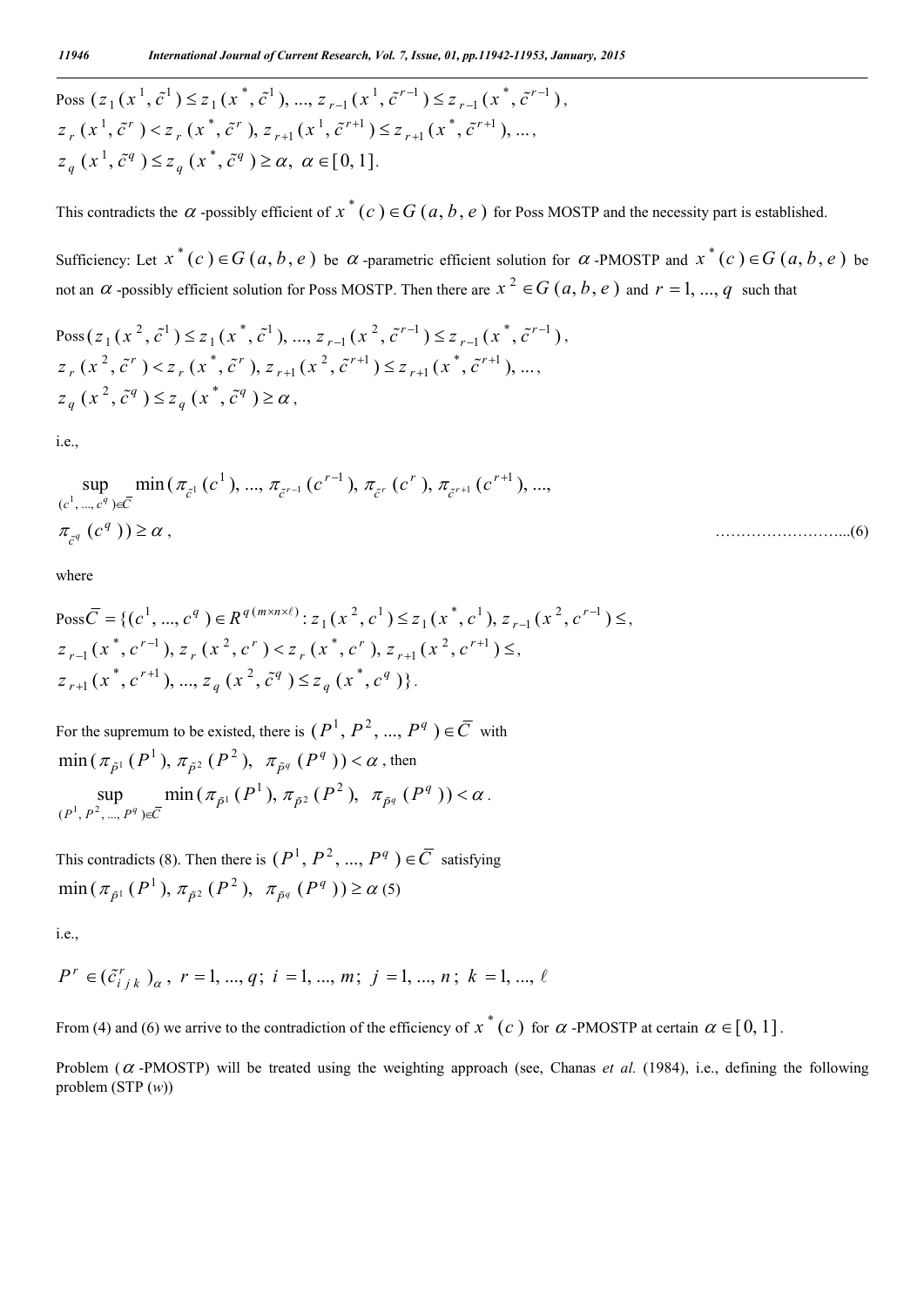$$
(STP(w))
$$
 min  $\sum_{r=1}^{q} w_r z_r (x, c^r)$ 

subject to

$$
x (c) \in G (a, b, e), c_{i j k}^r \in (\tilde{c}_{i j k}^r)_{\alpha}, r = 1, ..., q; i = 1, ..., m;
$$
  
\n
$$
j = 1, ..., n; k = 1, ..., \ell; a_i \in (\tilde{a}_i)_{\alpha}, i = 1, ..., m; b_j \in (\tilde{b}_j)_{\alpha},
$$
  
\n
$$
j = 1, ..., n; e_k \in (\tilde{e}_k)_{\alpha}, k = 1, ..., \ell, \sum_{i=1}^m (a_i)_{\alpha} = \sum_{j=1}^n (b_j)_{\alpha} = \sum_{k=1}^{\ell} (e_k)_{\alpha}, w \in W = \left\{ w \in R : \sum_{r=1}^q w_r = 1, w_r \ge 0 \right\},
$$
  
\n
$$
i = 1, ..., m; j = 1, ..., n; k = 1, ..., \ell
$$

It is clear that problem  $STP(w)$  is a single objective solid transportation problem which is considered as a parametric nonlinear programming problem since the possibilistic parameters will be treated as decision variables.

**Definition 7.** The set of  $\alpha$ -parametric optimal solutions of  $STP(w)$  is defined as:

$$
E(w) = \{x^* \in R^{q(m \times n \times \ell)} : \sum_{r=1}^q w_r z_r (x^*, c^{*r}) \le \sum_{r=1}^q w_r z_r (x, c^{*r}), \text{ for each}
$$
  

$$
x(c^*) \in G(a^*, b^*, e^*), c^* \in (\tilde{c})_\alpha, a^* \in (\tilde{a})_\alpha, b^* \in (\tilde{b})_\alpha, e^* \in (\tilde{e})_\alpha \text{ and } w_r > 0, r = 1, ..., q, \sum_{r=1}^q w_r = 1\}.
$$

**Remark 1.**A point  $x^*$  is said to be a proper  $\alpha$ -parametric efficient solution of  $\alpha$ -PMOSTP problem if and only if there exists  $w^* > 0$  such that  $x^* \in E(w^*)$ .

#### **Parametric analysis**

**Definition 8.** The solvability set of  $\alpha$  -PMOSTP problem is defined by:

 ${B} = \{w \in R^q$ : there exists  $\alpha$ -parametric efficient solution  $x^*$  of  $\alpha$ -PMOSTP problem,  $x^* \in E(w) \}$ .

**Definition 9.** Suppose that  $w^* \in B$  with a corresponding  $\alpha$  - parametric optimal solution  $x^* \in E(w^*)$ , then the stability set of the first kind of  $\alpha$  -PMOSTP problem corresponding to  $x^*$ , denoted by  $S(x^*)$  and is defined by:

 $S(x^*) = \{w \in B : x^* \in E(w^*) \text{ is an } \alpha \text{-parametric optimal solution of STP}(w) \text{ problem } \}.$ **.**

For the sake of parametric analysis and for  $\alpha = 0$ , STP (*w*) problem can be written as in the following form (Bazara *et al.*) (1990) and Steuer (1986))

$$
(\text{STP}(w))' \min \sum_{r=1}^{q} w_r z_r (x, c^r) = \min \sum_{r=1}^{q} \sum_{i=1}^{m} \sum_{m=1}^{n} \sum_{k=1}^{\ell} w_r (c_{i j k}^{r L} (0) + \theta c_{i j k}^{r u} (0)) x_{i j k}
$$

subject to

$$
g_i(x, a_i) = \sum_{j=1}^n \sum_{k=1}^\ell x_{i j k} - (a_i^L(0) + \theta a_i^U(0)) = 0, \ i = 1, ..., m;
$$
  

$$
h_j(x, b_j) = \sum_{i=1}^m \sum_{k=1}^\ell x_{i j k} - (b_j^L(0) + \theta b_j^U(0)) = 0, \ j = 1, ..., n;
$$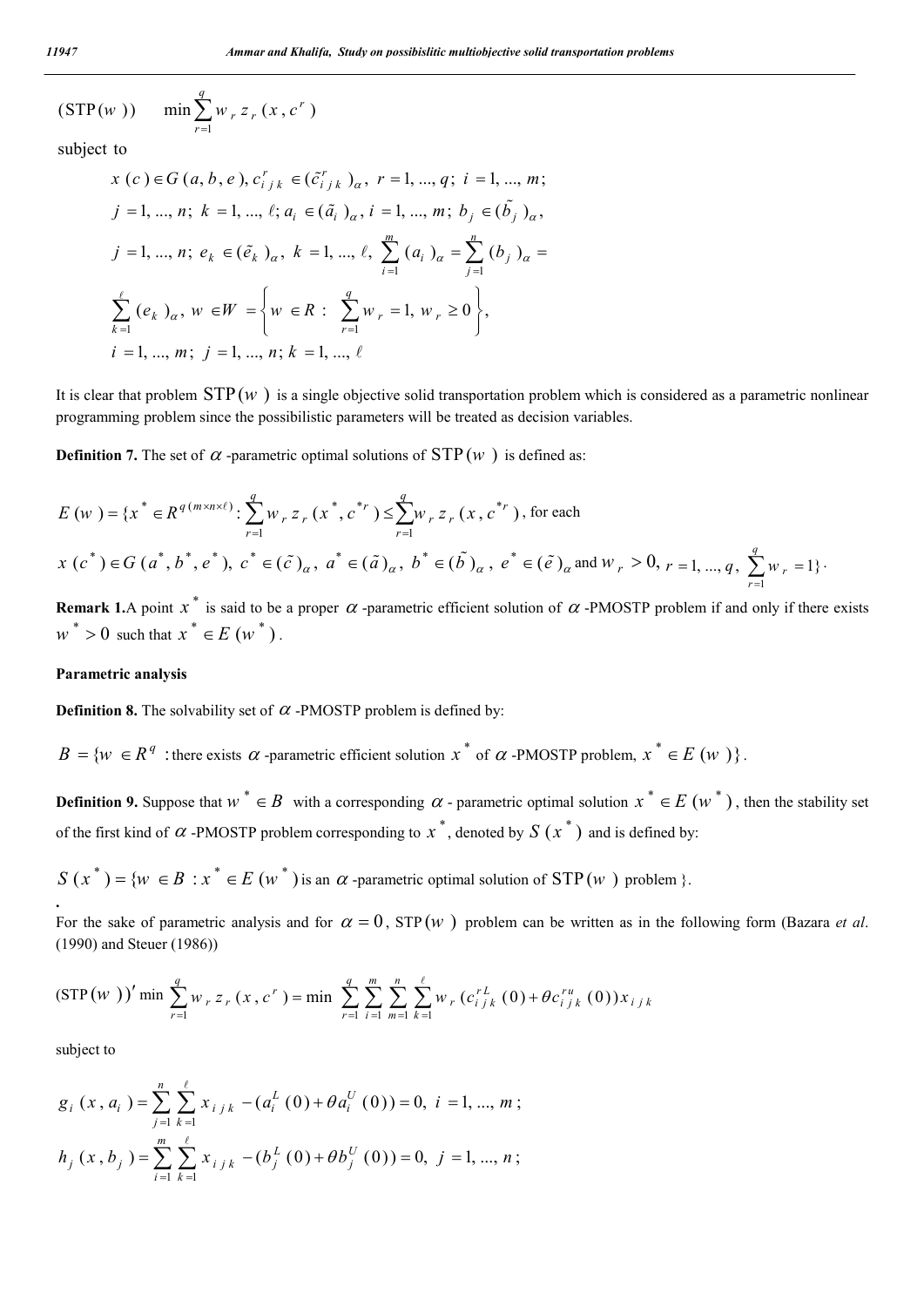$$
f_k(x, e_k) = \sum_{i=1}^m \sum_{j=1}^n x_{i j k} - (e_k^L(0) + \theta e_k^U(0)) = 0, k = 1, ..., \ell;
$$
  

$$
\sum_{i=1}^m (a_i^L + \theta a_i^u)_{\alpha=0} = \sum_{j=1}^n (b_j^L + \theta b_j^u)_{\alpha=0} = \sum_{k=1}^\ell (e_k^L + \theta e_k^u)_{\alpha=0}
$$
  

$$
x_{i j k} \ge 0, i = 1, ..., m; j = 1, ..., n; k = 1, ..., \ell;
$$
  

$$
w \in W \text{ and } \theta \in [0, 1].
$$

Let  $w^* \in B$  with  $x^*$  is an  $\alpha$ -parametric efficient solution of  $\alpha$ -PMOSTP problem, then the Kuhn-Rucker necessary optimality conditions corresponding to  $(STPW)$ <sup>'</sup> problem will take the form:

1 1 1 1 0 *<sup>q</sup> <sup>m</sup> <sup>n</sup> <sup>r</sup> <sup>i</sup> <sup>j</sup> <sup>u</sup> r i j k r i j k z g h f w x x x x* , …………………(7)

1 1 1 1 0 *<sup>m</sup> <sup>n</sup> <sup>r</sup> <sup>i</sup> <sup>j</sup> <sup>u</sup> r i j k r i j k z g h f w* , ………………...(8)

$$
\sum_{j=1}^{n} \sum_{k=1}^{\ell} x_{i j k} = a_i^{L}(0) + \theta a_i^{U}(0), \qquad i = 1, ..., m,
$$
\n
$$
\qquad \qquad (9)
$$

$$
\sum_{i=1}^{m} \sum_{k=1}^{\ell} x_{i j k} = b_j^{L}(0) + \theta b_j^{U}(0), \qquad j = 1, ..., n,
$$
\n(10)

$$
\sum_{i=1}^{m} \sum_{j=1}^{n} x_{i j k} = e_k^{L}(0) + \theta e_k^{U}(0), \qquad k = 1, ..., \ell, \qquad \qquad \dots \dots \dots \dots \dots \dots \dots \tag{11}
$$

0 0 0 1 1 1 ( ) ( ) ( ) *<sup>m</sup> <sup>n</sup> <sup>L</sup> <sup>U</sup> <sup>L</sup> <sup>U</sup> <sup>L</sup> <sup>U</sup> i i j j k k i j k a a b b e e* , ……………….. (12)

$$
\delta_i \ g_i \ (x, a_i \ ) = 0, \qquad i = 1, ..., m \tag{13}
$$

$$
\gamma_j h_j(x, b_j) = 0, \qquad j = 1, ..., n, \qquad (14)
$$

$$
\xi_k f_k (x, e_k) = 0,
$$
  $k = 1, ..., \ell,$  (15)  
\n $\delta_i, \gamma_j \text{ and } \zeta_k \ge 0, \text{(16)}$ 

where  $\delta_i$  ( $i = 1, ..., m$ ),  $\gamma_i$  ( $j = 1, ..., n$ ), and  $\xi_k$  ( $k = 1, ..., \ell$ ) are the Lagrange multipliers and the above expressions are evaluated at  $x_{ijk}^*$ ,  $c_{ijk}^*$ ,  $a_i^*$ ,  $b_j^*$  and  $e_k^*$ . According to whether any of the variables  $\delta_i$  (*i* = 1, ..., *m*),  $\gamma_j$  (*j* = 1, ..., *n*), and  $\xi_k$  (*k* = 1, ...,  $\ell$ ) are zero or positive, the stability of the first kind S (*x*<sup>\*</sup>) of  $(STP(w))'$  problem can be determined.

#### **Proposed algorithm**

The steps of the proposed algorithm to determine the stability set of the first kind  $S(x^*)$  can be summarized as in the following steps:

**Step 1:** Start with an initial degree of  $\alpha = 0$ .

**Step 2:** Constrict  $(STP(W))'$  problem.

**Step 3:** Ask the DM to specify the initial value of  $\theta$  ( $0 \le \theta \le 1$ ).

**Step 4:**Choose a certain  $w^* \in B$  and solve  $(\text{STP}(w))'$  problem using any available computer package (say, WINQSB) Package). Let  $x^*$  be 0- parametric optimal solution of  $(STP(W))'$  problem with the corresponding parameters  $(c^{rL^*}, c^{ru^*}, a^{L^*}, a^{U^*}, b^{L^*}, b^{U^*}, e^{L^*}, e^{U^*})$ .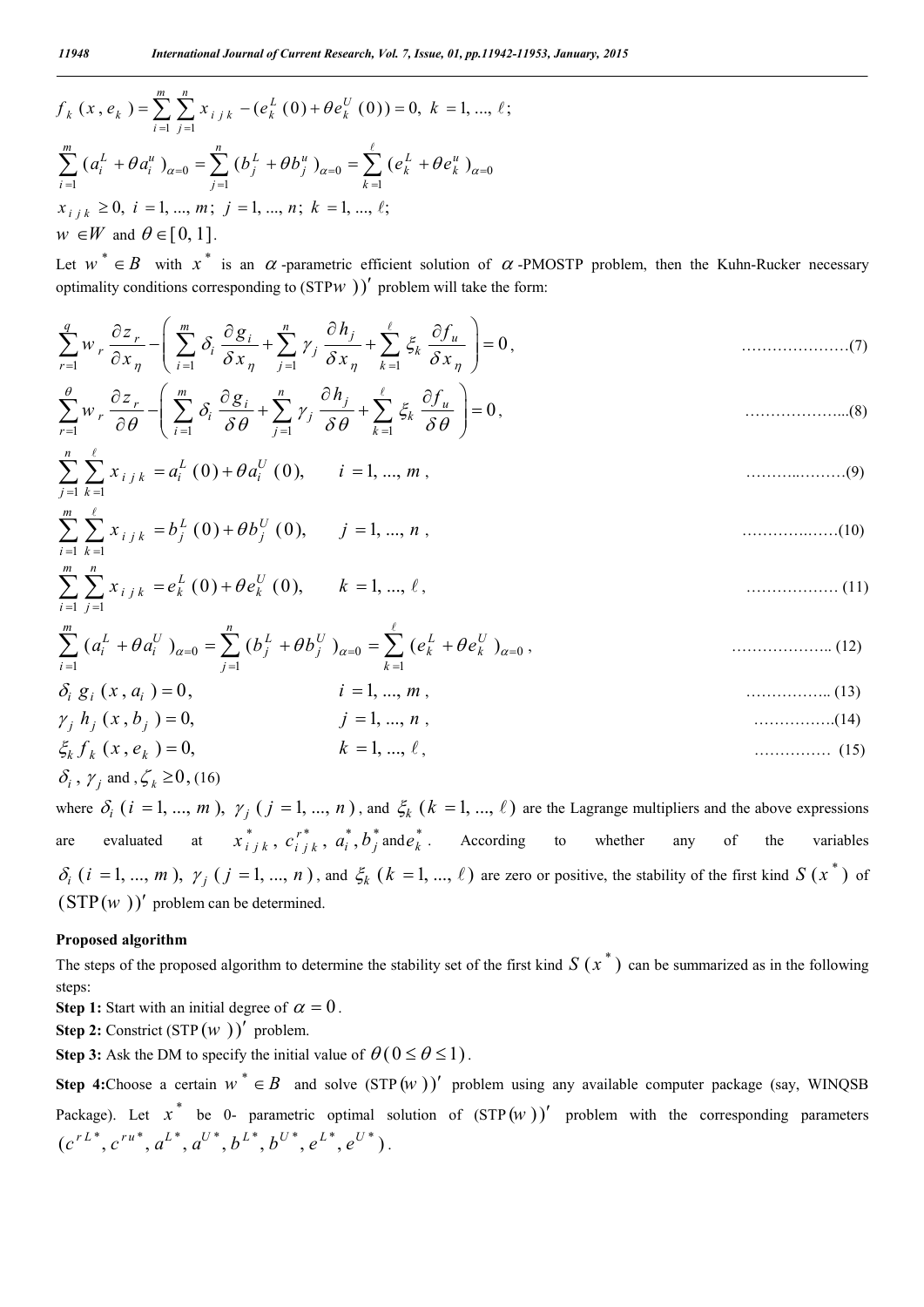**Step 5:** Substituting with  $x^*$ ,  $c^{rL^*}$ ,  $c^{ru^*}$ ,  $a^{L^*}$ ,  $a^{U^*}$ ,  $b^{L^*}$ ,  $b^{U^*}$ ,  $e^{L^*}$ ,  $e^{U^*}$  into the Kuhn-Tucker necessary optimality conditions  $(7)$  –  $(16)$ , and solve the resulted system.

**Step 6:** Determine the stability set of the first kind  $S(x^*)$  according to the values of the Lagrange multipliers  $\delta_i$ ,  $\gamma_i$  and  $\xi_k$  .

**Step 7:** Set  $\theta = (\theta^* + \varepsilon) \in [0, 1]$  and go to step 2.

Repeat the above procedure until the interval  $[0, 1]$  is fully exhausted. Then stop.

The flow chart of the proposed algorithm can be characterized as in the following figure:



**Fig. 1. Flowchart for proposed algorithm**

#### **Numerical example**

Consider the following

(Poss MOSTP)  $\frac{2}{\sqrt{2}} \sum_{i=1}^{3} \frac{2}{\sqrt{2}}$ 1  $-1$   $j = 1$   $k = 1$  $\min \ \ \tilde{z}_1 = \sum \sum \sum \ \tilde{c}_{i}^1_{j,k} x_{i}^1_{j,k}$  $i = 1$   $j = 1$   $k$  $\tilde{z}_1 = \sum_i \sum_i \tilde{c}_{i}^1_{i,k} x_i$  $\tilde{z}_1 = \sum_{i=1} \sum_{j=1} \sum_{k=1} \tilde{c}_{i j k}^1 x_{i j k}$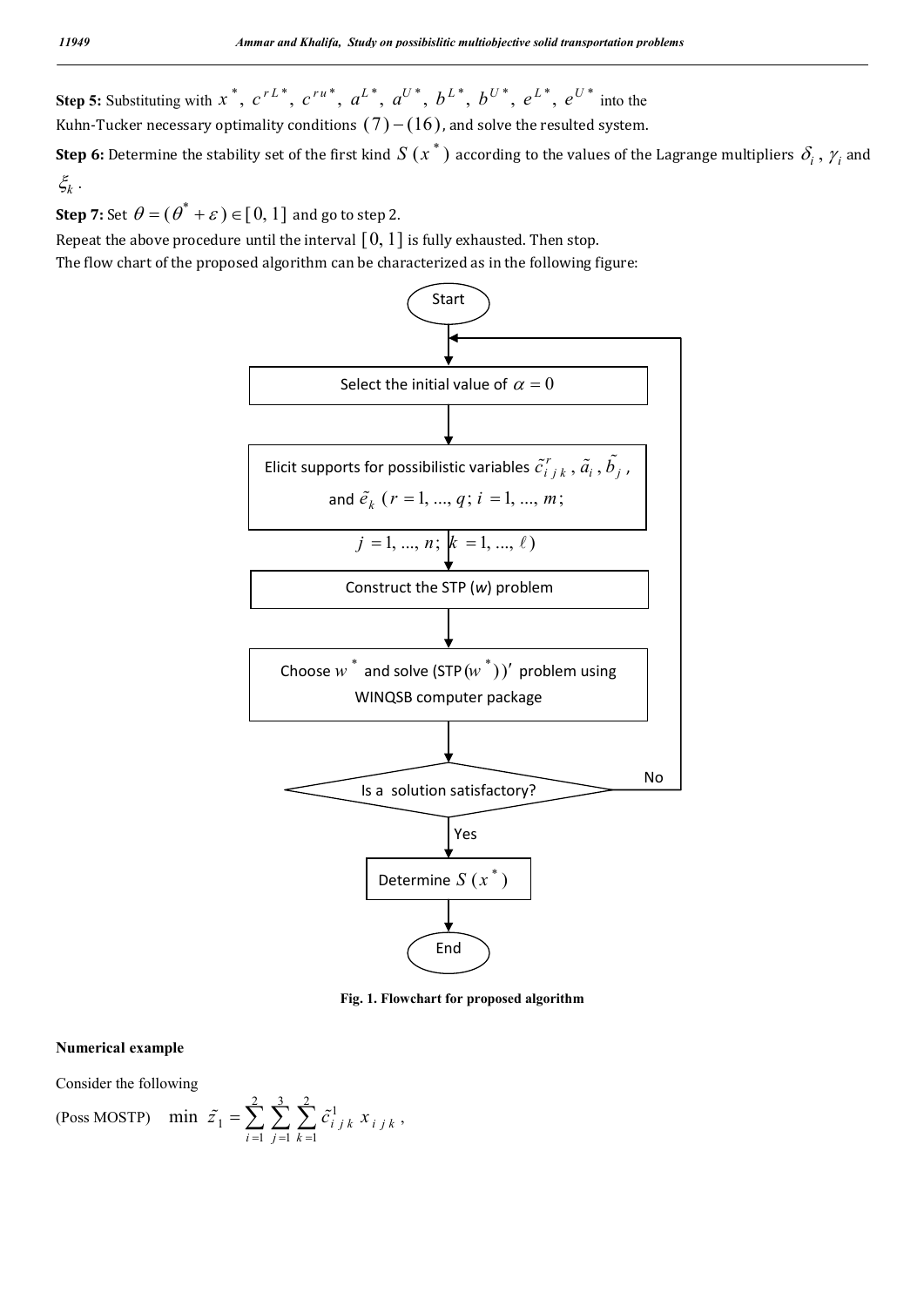$$
\min \ \ \tilde{z}_2 = \sum_{i=1}^{2} \sum_{j=1}^{3} \sum_{k=1}^{2} \tilde{c}_{i}^2_{j,k} \ x_{i,j,k}
$$

subject to

$$
x \in G = \left\{ x, \in R^{12} : \sum_{j=1}^{3} \sum_{k=1}^{2} x_{1j k} = \tilde{a}_{1}, \sum_{j=1}^{3} \sum_{k=1}^{2} x_{2j k} = \tilde{a}_{2}, \right\}
$$
  

$$
\sum_{i=1}^{2} \sum_{k=1}^{2} x_{i1k} = \tilde{b}_{1}, \sum_{i=1}^{2} \sum_{k=1}^{2} x_{i2k} = \tilde{b}_{2}, \sum_{i=1}^{2} \sum_{k=1}^{2} x_{i3k} = \tilde{b}_{3}, \right\}
$$
  

$$
\sum_{i=1}^{2} \sum_{j=1}^{3} x_{i j1} = \tilde{e}_{1}, \sum_{i=1}^{2} \sum_{j=1}^{3} x_{i j2} = \tilde{e}_{2}, \left\{ x_{i j k} \ge 0, i = 1, 2; j = 1, 2, 3; k = 1, 2 \right\}
$$

In this example, two objective are simultaneously satisfied: the first and second are the minimization of possibilistic transportation costs.

Also, the possibilistic variables  $\tilde{c}_{i j k}^1$ ,  $\tilde{c}_{i j k}^2$ ,  $\tilde{a}_i$ ,  $\tilde{b}_j$ , and  $\tilde{e}_k$  are characterized by possibility distributions  $\pi_{\tilde{c}_{i+k}^1}(\cdot)$ ,  $\pi_{\tilde{c}_{i+k}^2}(\cdot)$ ,  $\pi_{\tilde{a}_i}(\cdot)$ ,  $\pi_{\tilde{b}_j}(\cdot)$  and  $\pi_{\tilde{e}_k}(\cdot)$ , respectively.

The supports of the possibilistic variables  $\tilde{c}_{i j k}^1$ ,  $\tilde{c}_{i j k}^2$ ,  $\tilde{a}_i$ ,  $\tilde{b}_j$ , and  $\tilde{e}_k$  are [9, 13], [10, 14], [20, 24], [15, 19] and [22, 29], respectively. it is appropriate to characterize these supports by parametric functions beginning by the points of maximum possibility of  $\tilde{c}_{i j k}^1$  and  $\tilde{c}_{i j k}^2$ . Hence, the parametric functions of  $\theta$  to the supports for  $0 \le \theta \le 1$  are:

| Support $(\tilde{C}_{i\, j\, k}^1)$      | $\pi \tilde{c}_{i\,i\,k}^{1}(\,\cdot\,)$                            |
|------------------------------------------|---------------------------------------------------------------------|
| $\sup(\tilde{c}_{111}^1) = 9 + 4\theta$  | $\pi_{\tilde{c}_{111}}(9) = \pi_{\tilde{c}_{111}}(13) = 0$          |
| $\sup(\tilde{c}_{211}^1) = 14-4\theta$   | $\pi_{\tilde{c}_{211}^1}(14) = \pi_{\tilde{c}_{211}^1}(10) = 0$     |
| $\sup(\tilde{c}_{121}^1) = 18 + 4\theta$ | $\pi_{\tilde{c}_{121}^1}(18) = \pi_{\tilde{c}_{121}^1}(22) = 0$     |
| $\sup(\tilde{c}_{221}^1) = 9-4\theta$    | $\pi_{\tilde{c}_{221}^{1}}(9) = \pi_{\tilde{c}_{221}^{1}}(5) = 0$   |
| $\sup(\tilde{c}_{131}^1) = 13 + 4\theta$ | $\pi_{\tilde{c}_{131}^1}(13) = \pi_{\tilde{c}_{131}^1}(17) = 0$     |
| $\sup(\tilde{c}_{231}^1) = 7 + 4\theta$  | $\pi_{\tilde{c}_{231}}(7) = \pi_{\tilde{c}_{231}}(11) = 0$          |
| $\sup(\tilde{c}_{112}^1) = 10-4\theta$   | $\pi_{\tilde{c}_{112}^1}(10) = \pi_{\tilde{c}_{112}^1}(6) = 0$      |
| $\sup(\tilde{c}_{212}^1) = 7-4\theta$    | $\pi_{\tilde{c}_{312}^1}(7) = \pi_{\tilde{c}_{312}^1}(3) = 0$       |
| $\sup(\tilde{c}_{122}^1) = 11 + 4\theta$ | $\pi_{\tilde{c}_{122}^{1}}(11) = \pi_{\tilde{c}_{122}^{1}}(15) = 0$ |
| $\sup(\tilde{c}_{222}^1) = 18-4\theta$   | $\pi_{\tilde{c}_{222}^1}(18) = \pi_{\tilde{c}_{222}^1}(14) = 0$     |
| $\sup(\tilde{c}_{132}^1) = 5 + 4\theta$  | $\pi_{\tilde{c}_{132}^{1}}(15) = \pi_{\tilde{c}_{132}^{1}}(9) = 0$  |
| $\sup(\tilde{c}_{232}^1) = 2 + 4\theta$  | $\pi_{\tilde{c}_{232}^1}(2) = \pi_{\tilde{c}_{232}^1}(6) = 0$       |

Table 1. The supports of  $\tilde{c}^1_{i\,j\,k\,}$  and the corresponding possibly distributions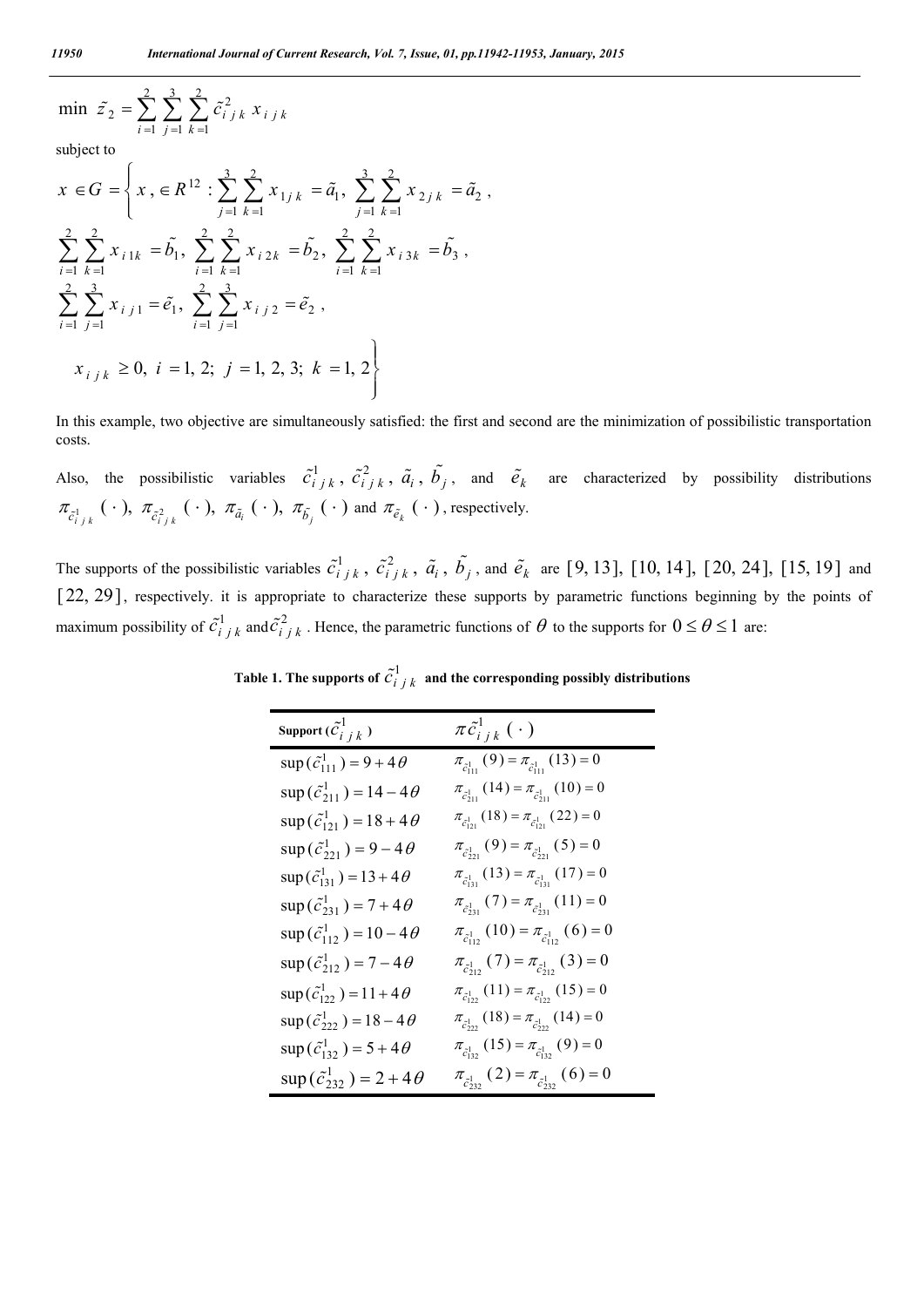| Support $(\tilde{c}_{i,j,k}^2)$          | $\pi \tilde{c}_{i j k}^{2}(\cdot)$                              |
|------------------------------------------|-----------------------------------------------------------------|
| $\sup(\tilde{c}_{111}^2) = 14-4\theta$   | $\pi_{\tilde{c}_{111}^2}(14) = \pi_{\tilde{c}_{111}^2}(10) = 0$ |
| $\sup(\tilde{c}_{211}^2) = 5 + 4\theta$  | $\pi_{\tilde{c}_{211}^2}(5) = \pi_{\tilde{c}_{211}^2}(9) = 0$   |
| $\sup(\tilde{c}_{121}^2) = 7-4\theta$    | $\pi_{\tilde{c}_{121}^2}(7) = \pi_{\tilde{c}_{121}^2}(3) = 0$   |
| $\sup(\tilde{c}_{221}^2) = 7 + 4\theta$  | $\pi_{\tilde{c}_{221}}(7) = \pi_{\tilde{c}_{221}}(11) = 0$      |
| $\sup(\tilde{c}_{131}^2) = 2 + 4\theta$  | $\pi_{\tilde{c}_{131}^2}(2) = \pi_{\tilde{c}_{131}^2}(6) = 0$   |
| $\sup(\tilde{c}_{231}^2) = 6 + 4\theta$  | $\pi_{\tilde{c}_{231}^2}(6) = \pi_{\tilde{c}_{231}^2}(10) = 0$  |
| $\sup(\tilde{c}_{112}^2) = 6 - 4\theta$  | $\pi_{\tilde{c}_{112}^2}(6) = \pi_{\tilde{c}_{112}^2}(2) = 0$   |
| $\sup(\tilde{c}_{212}^2) = 14 + 4\theta$ | $\pi_{\tilde{c}_{212}^2}(14) = \pi_{\tilde{c}_{212}^2}(18) = 0$ |
| $\sup(\tilde{c}_{122}^2) = 10-4\theta$   | $\pi_{\tilde{c}_{122}^2}(10) = \pi_{\tilde{c}_{122}^2}(6) = 0$  |
| $\sup(\tilde{c}_{222}^2) = 5 + 4\theta$  | $\pi_{\tilde{c}_{222}^2}(5) = \pi_{\tilde{c}_{222}^2}(9) = 0$   |
| $\sup(\tilde{c}_{132}^2) = 7-4\theta$    | $\pi_{\tilde{c}_{132}^2}(7) = \pi_{\tilde{c}_{132}^2}(3) = 0$   |
| $\sup(\tilde{c}_{232}^2) = 7 + 4\theta$  | $\pi_{\tilde{c}_{232}^2}(7) = \pi_{\tilde{c}_{232}^2}(11) = 0$  |

Table 2. The supports of  $\tilde{c}^2_{i \, j \, k}$  and the corresponding possibly distributions

Table3. The supports of  $\tilde{a_i}$  ,  $\tilde{b_j}$  and  $\tilde{e_k}$  and the corresponding possibly distributions

| Support $(\tilde{a}_{i})$          | $\pi_{\tilde{a}_i} \left( \ \cdot \ \right)$            |
|------------------------------------|---------------------------------------------------------|
| $\sup(\tilde{a}_1) = 20 - 4\theta$ | $\pi_{\tilde{a}_1}(20) = \pi_{\tilde{a}_1}(16) = 0$     |
| $\sup(\tilde{a}_2) = 16 + 4\theta$ | $\pi_{\tilde{a}_{2}}(16) = \pi_{\tilde{a}_{2}}(20) = 0$ |
| Support $(\tilde{b}_j)$            | $\pi_{\tilde{b}_i}(\,\cdot\,)$                          |
| $\sup(\tilde{b}_1)=16-4\theta$     | $\pi_{\tilde{b}_1}(16) = \pi_{\tilde{b}_1}(12) = 0$     |
| $\sup(b_2) = 7 + 4\theta$          | $\pi_{\tilde{b}_{2}}(7) = \pi_{\tilde{b}_{2}}(11) = 0$  |
| $\sup(\vec{b}_3) = 11 + 4\theta$   | $\pi_{\tilde{b}_3}(11) = \pi_{\tilde{b}_3}(15) = 0$     |
| Support $(\tilde{e}_k)$            | $\pi_{\tilde{e}_k} \left( \, \cdot \, \right)$          |
| $\sup(\tilde{e}_1) = 22 + 4\theta$ | $\pi_{\tilde{e}_1}(22) = \pi_{\tilde{e}_1}(26) = 0$     |
| $\sup(\tilde{e}_2) = 14-4\theta$   | $\pi_{\tilde{e}_2}(14) = \pi_{\tilde{e}_2}(10) = 0$     |

At 
$$
\alpha = 0
$$
, the corresponding 0-PMOSTP problem is

 $\min z_1(\theta) = (9 + 4\theta)x_{111} + (14 - 4\theta)x_{211} + (18 + 4\theta)x_{121} + (10 - 4\theta)x_{112}$  $+(7-4\theta)x_{212} + (11+4\theta)x_{122} + (18-4\theta)x_{222} + (5+4\theta)x_{212}$  $+(11+4\theta)x_{232}$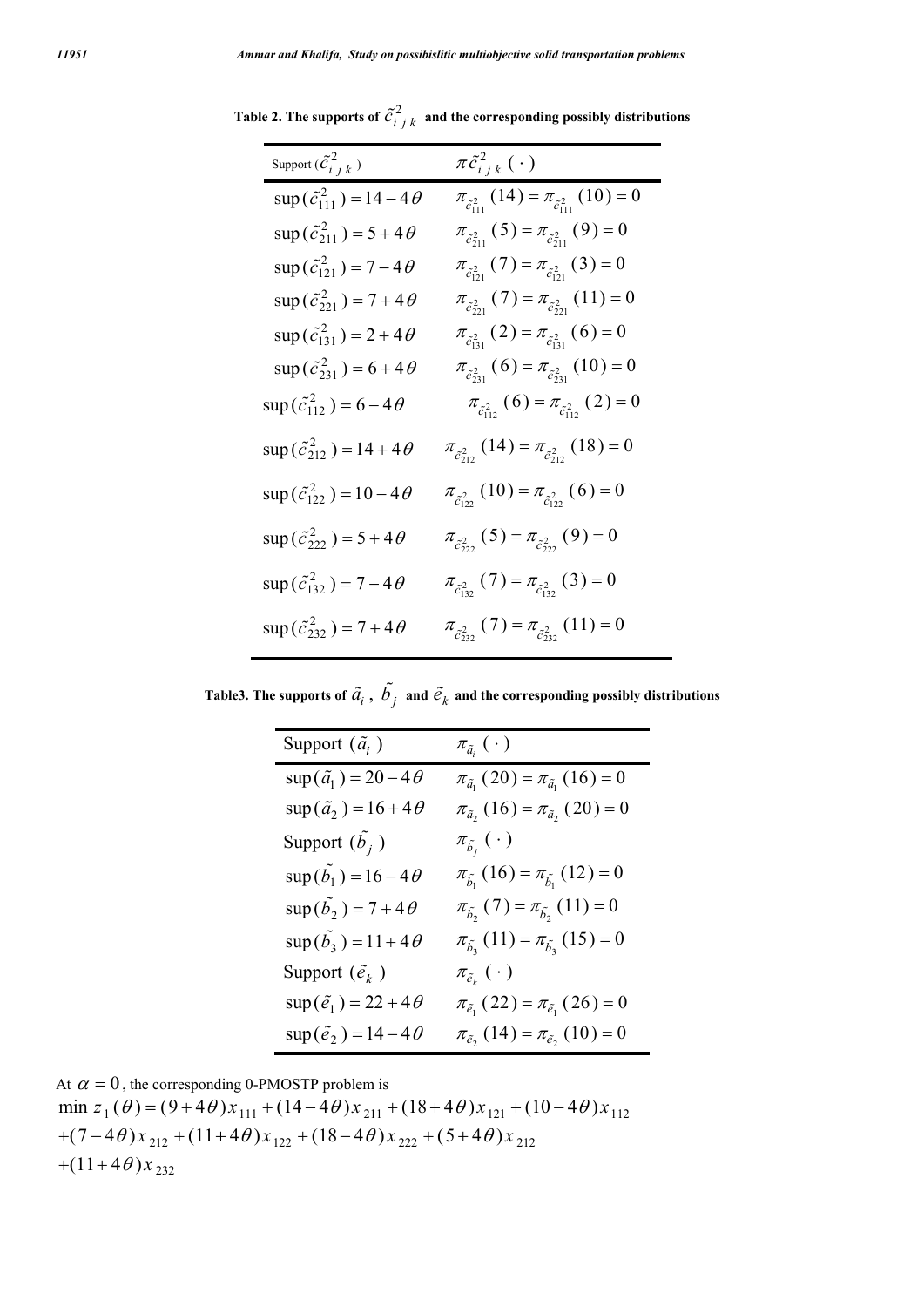subject to

$$
x \in G = \{x \in R^{12} : x_{111} + x_{121} + x_{131} + x_{112} + x_{122} + x_{132} = 20 - 4\theta,
$$
  
\n
$$
x_{211} + x_{221} + x_{231} + x_{212} + x_{222} + x_{232} = 16 + 4\theta,
$$
  
\n
$$
x_{111} + x_{211} + x_{112} + x_{212} = 16 - 4\theta,
$$
  
\n
$$
x_{121} + x_{221} + x_{122} + x_{222} = 7 + 4\theta,
$$
  
\n
$$
x_{131} + x_{231} + x_{132} + x_{232} = 11 + 4\theta,
$$
  
\n
$$
x_{111} + x_{211} + x_{121} + x_{221} + x_{131} + x_{231} = 22 + 4\theta,
$$
  
\n
$$
x_{112} + x_{212} + x_{122} + x_{222} + x_{132} + x_{232} = 14 - 4\theta,
$$
  
\n
$$
x_{i j k} \ge 0, i = 1, 2; j = 1, 2, 3; k = 1, 2; 0 \le \theta \le 1
$$
  
\n
$$
\min_{2} \{(\theta) = (14 - 4\theta)x_{111} + (5 + 4\theta)x_{211} + (7 - 4\theta)x_{121} + (7 + 4\theta)x_{221} + (2 + 4\theta)x_{131} + (6 + 4\theta)x_{231} + (6 - 4\theta)x_{112} + (14 + 4\theta)x_{212} + (10 - 4\theta)x_{122} + (5 + 4\theta)x_{222} + (7 - 4\theta)x_{132} + (7 + 4\theta)x_{232} + (7 + 4\theta)x_{232}
$$

subject to

$$
x \in G
$$
  
For  $w^* = (w_1^*, w_2^*) = (0.4, 0.6)$  and  $\theta = 0.5$ .  
(STP (w))' min (11.6x<sub>111</sub> + 9x<sub>211</sub> + 14x<sub>121</sub> + 8.2x<sub>221</sub> + 11.6x<sub>131</sub> + 5.6x<sub>112</sub>  
+11.6x<sub>212</sub> + 10x<sub>122</sub> + 10.6x<sub>222</sub> + 5.8x<sub>132</sub> + 9.8x<sub>232</sub>)

subject to

$$
x_{111} + x_{121} + x_{131} + x_{112} + x_{122} + x_{132} = 18,
$$
  
\n
$$
x_{211} + x_{221} + x_{231} + x_{212} + x_{222} + x_{232} = 18,
$$
  
\n
$$
x_{111} + x_{211} + x_{112} + x_{212} = 14,
$$
  
\n
$$
x_{121} + x_{221} + x_{122} + x_{222} = 9,
$$
  
\n
$$
x_{131} + x_{231} + x_{132} + x_{232} = 13,
$$
  
\n
$$
x_{111} + x_{211} + x_{121} + x_{221} + x_{131} + x_{231} = 24,
$$
  
\n
$$
x_{112} + x_{212} + x_{122} + x_{222} + x_{132} + x_{232} = 12,
$$
  
\n
$$
x_{i j k} \ge 0, i = 1, 2; j = 1, 2, 3; k = 1, 2.
$$
  
\nThe solution is  
\n
$$
(x_{111}, x_{211}, x_{121}, x_{221}, x_{131}, x_{231}, x_{112}, x_{212}, x_{122}, x_{222}, x_{132}, x_{232}) =
$$
  
\n
$$
(0, 2, 0, 9, 6, 7, 12, 0, 0, 0, 0, 0),
$$
  
\n
$$
z^{\min} = 237,
$$

and

$$
S(x^*) = \{ w \in R^2 : 2w_1 + w_2 \ge 0, w_1 + 5w_2 \ge 0, w_1, w_2 \ge 0, w_1 + w_2 = 1 \}.
$$

### **Conclusion**

The main objective of this paper is to present a solution procedure for multiobjective solid transportation problem with possibilistic variables (Poss MOSTP). A multi-objective solid transportation problem with possibilistic objective functions coefficients,